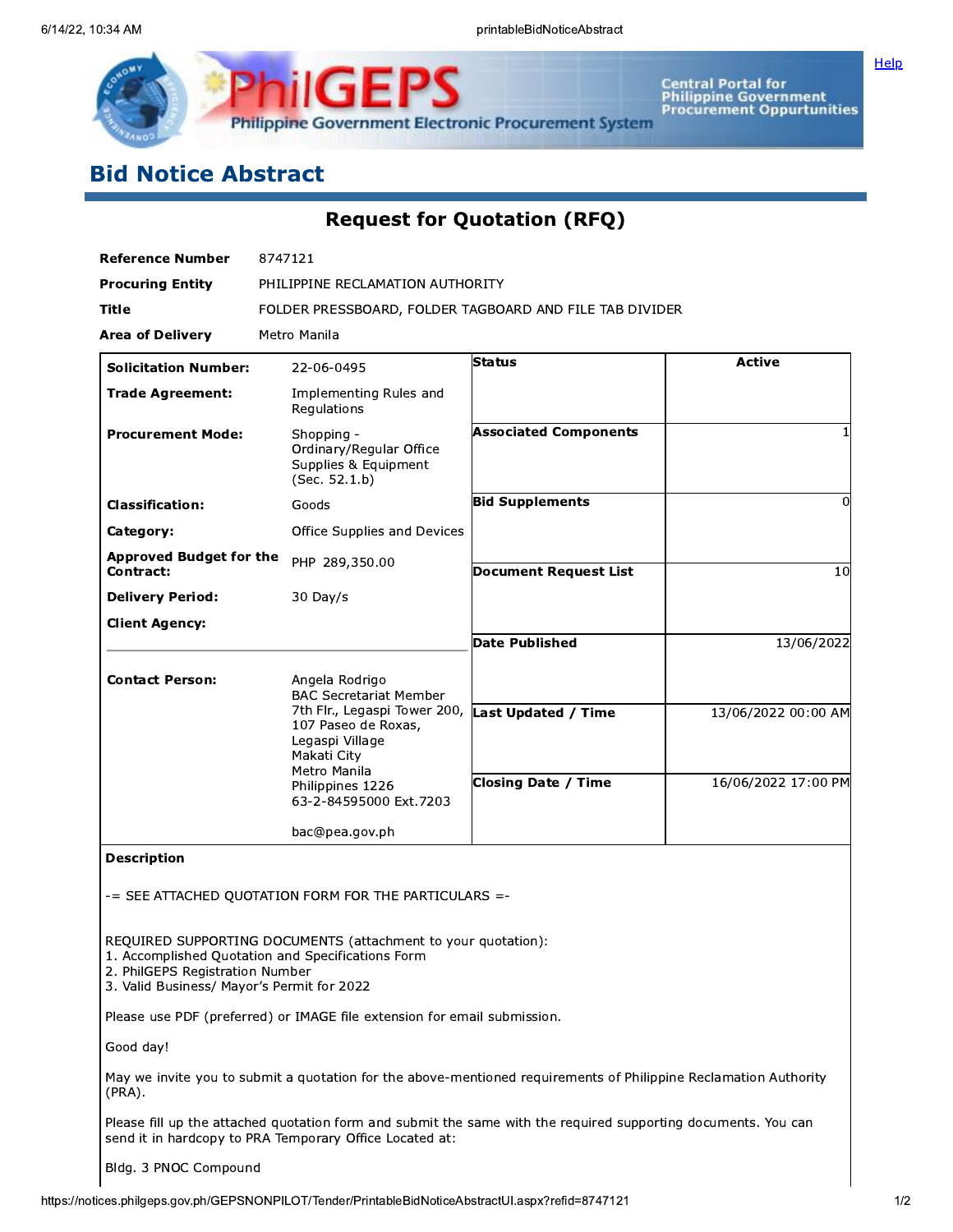Energy Center, Rizal Drive Bonifacio Global City Fort Bonifacio, Taguig City

You may also email your proposal to bac@pea.gov.ph for the attention of BAC Secretariat. Online submission is preferred. Kindly check our website at http://www.pea.gov.ph for announcement of office hours during the community quarantine.

Quotation must be submitted on or before the quotation closing date as shown above. Quotation received with incomplete requirements and those received after the closing date will not be accepted. You may write your queries and concerns to bac@pea.gov.ph.

#### Line Items

| Item No. | <b>Product/Service Name</b>                               | <b>N</b> Description                |     | $ $ Quantity $ $ UOM Budget (PHP) |
|----------|-----------------------------------------------------------|-------------------------------------|-----|-----------------------------------|
|          | l FOLDER PRESSBOARD. FOLDER<br>  TAGBOARD, FILE TAB DIVID | Refer to attached<br>Ouotation Form | ∟ot | 289,350,00                        |

#### Other Information

Email bac@pea.gov.ph for your online submission or queries related to this procurement. The advertisement is also posted at www.pea.gov.ph.

Submission of proposals in hardcopy and the delivery of the items being procured is at: Bldg. 3 PNOC Compound Energy Center, Rizal Drive Bonifacio Global City Fort Bonifacio, Taguig City

**Created by** Angela Rodrigo

**Date Created** 10/06/2022

The PhilGEPS team is not responsible for any typographical errors or misinformation presented in the system. PhilGEPS only displays information provided for by its clients, and any queries regarding the postings should be directed to the contact person/s of the concerned party.

© 2004-2022 DBM Procurement Service. All rights reserved. **Example: Service Help | Contact Us | Sitemap**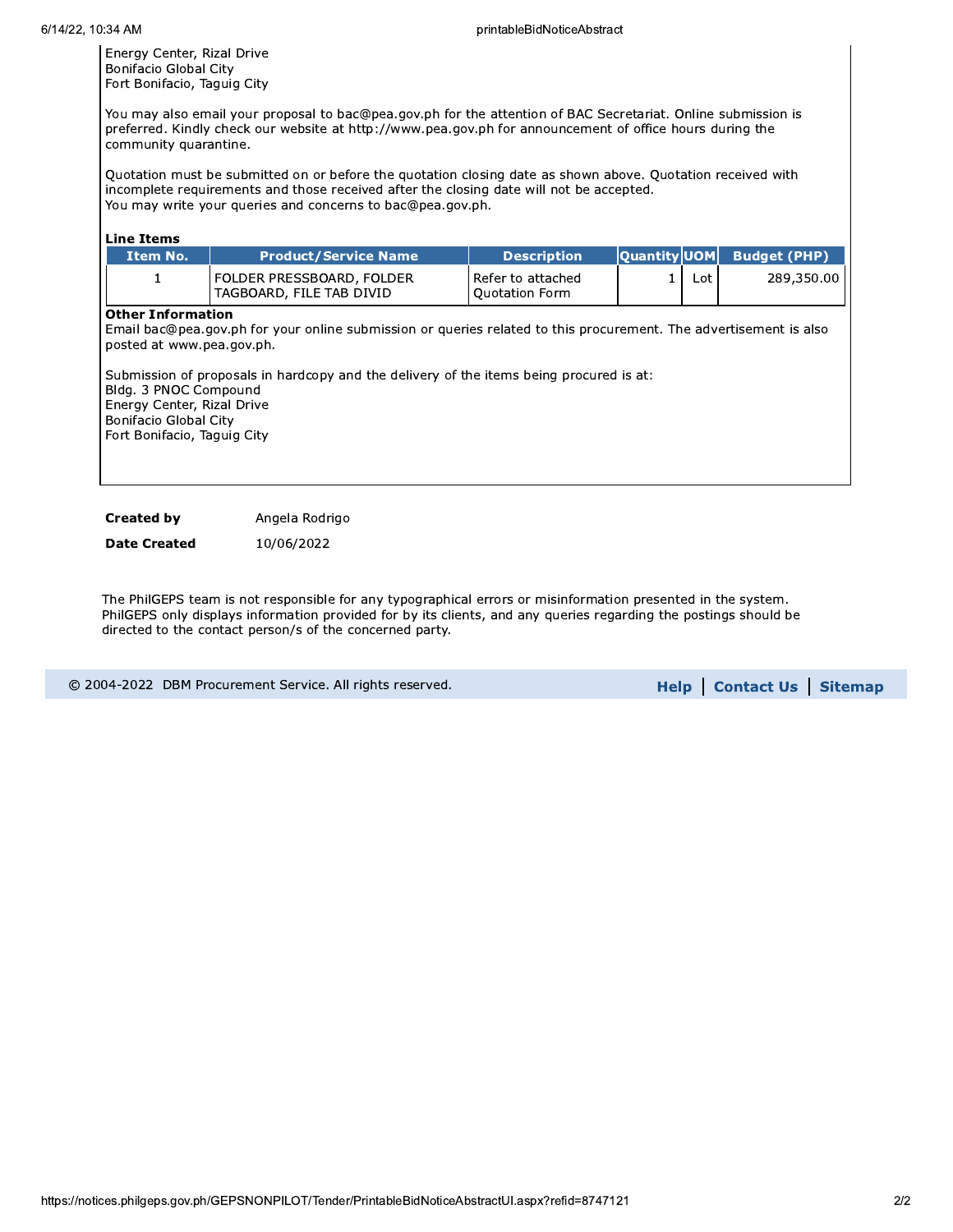

Tel. No.: (02) 459-5000 · Facsimile No.: (02) 815-2662 Website: www.pea.gov.ph . Email: info@pea.gov.ph

# **REQUEST FOR QUOTATION (Shopping or SVP**  $\overline{P}$ **50,000 or less)** Date: \_\_\_\_\_\_\_\_\_\_\_

|               |                                                                          | PhilGEPS Ref. No.:                         | 8747121      |
|---------------|--------------------------------------------------------------------------|--------------------------------------------|--------------|
| Project Name: | <b>FOLDER PRESSBOARD, FOLDER</b><br><b>TAGBOARD AND FILE TAB DIVIDER</b> | Approved Budget for<br>the Contract (ABC): | ₹ 289,350.00 |
|               |                                                                          | Closing Date:                              | 16 JUNE 2022 |

### **INSTRUCTIONS:**

| 1. Do not alter the contents of this form in any way.<br>2. Bidder shall provide correct and accurate information required in this form.<br>Any interlineations, erasures, or overwriting shall be valid only if they are signed or<br>3.<br>initialed by the duly authorized representative. | <b>ATTACH THE FOLLOWING</b><br><b>DOCUMENTS WITH YOUR</b><br><b>QUOTATION</b> |
|-----------------------------------------------------------------------------------------------------------------------------------------------------------------------------------------------------------------------------------------------------------------------------------------------|-------------------------------------------------------------------------------|
| 4. If another form is used other than this RFQ, the quotation shall contain all the<br>mandatory requirements/provisions including manifestation on the agreement with<br>the Terms and Conditions of this RFO.                                                                               | $\checkmark$ Valid PhilGEPS<br><b>Registration Number</b>                     |
| 5. Quote your lowest net government price(s), taxes included, F. O. B. destination, for                                                                                                                                                                                                       |                                                                               |
| the item(s)/service(s) listed hereunder, indicating the shortest time of delivery and<br>furnishing this Office with descriptive brochures, catalogues (if available), and/or<br>samples (if required).                                                                                       | Mayor's/Business Permit<br>for $2022$                                         |
| Indicate the brand name of the offered item/s (if applicable).<br>6.                                                                                                                                                                                                                          |                                                                               |
| 7. The Technical Specifications must be complied with. Failure to do so shall render the<br>quotation ineligible/disqualified.                                                                                                                                                                |                                                                               |
| 8. For EXCLUSIVE MANUFACTURER, DISTRIBUTOR OR AGENT IN THE                                                                                                                                                                                                                                    |                                                                               |
| <b>PHILIPPINES</b> , attach appropriate documents to the said effect.                                                                                                                                                                                                                         |                                                                               |
| 9. E-mail duly accomplished form to bac@pea.gov.ph or submit said form to PRA                                                                                                                                                                                                                 |                                                                               |
| Office (BAC Secretariat). ONLINE SUBMISSION IS PREFERRED.                                                                                                                                                                                                                                     |                                                                               |
| 10. Quotations, including documentary requirements, received after the Closing                                                                                                                                                                                                                |                                                                               |
| Date/Deadline shall not be accepted.                                                                                                                                                                                                                                                          | (Per 2016 Revised IRR of R.A. 9184)                                           |
| 11. Quotations exceeding the Approved Budget for the Contract (ABC) shall be rejected.                                                                                                                                                                                                        |                                                                               |

### **SUPPLIER INFORMATION** (Fill-out completely):

| Company Name: | PhilGEPS Reg. No.:     |  |
|---------------|------------------------|--|
|               | TIN:                   |  |
| Address and   | Email Address:         |  |
| Website       | <b>Contact Number:</b> |  |

### **OFFICIAL QUOTATION FROM THE SUPPLIER:**

|                                         | NO.  QTY. | <b>UNIT</b> | <b>DESCRIPTION</b>                       | <b>BRAND NAME</b><br>(if applicable) | <b>UNIT</b><br>PRICE* | <b>TOTAL PRICE</b><br>(Unit Price x Qty)* |
|-----------------------------------------|-----------|-------------|------------------------------------------|--------------------------------------|-----------------------|-------------------------------------------|
|                                         | 5440      | <b>DCS</b>  | <b>Folder Pressboard</b>                 |                                      |                       |                                           |
| 2.                                      | 1920      | <b>DCS</b>  | <b>Folder with Tab (Tagboard), Legal</b> |                                      |                       |                                           |
| 3.                                      | 1060      | set         | <b>File Tab Divider, A4</b>              |                                      |                       |                                           |
| 4.                                      | 1135      | set         | <b>File Tab Divider, Legal</b>           |                                      |                       |                                           |
| <b>GRAND TOTAL IN PHILPPINE PESO:  </b> |           |             |                                          |                                      |                       |                                           |

*\*Note: Amount shall be inclusive of taxes and delivery charges (if applicable).*

| Signature Over Printed Name  | Position: | Ver. as of June 2022 |
|------------------------------|-----------|----------------------|
| of Authorized Representative |           | Page 1 of 4          |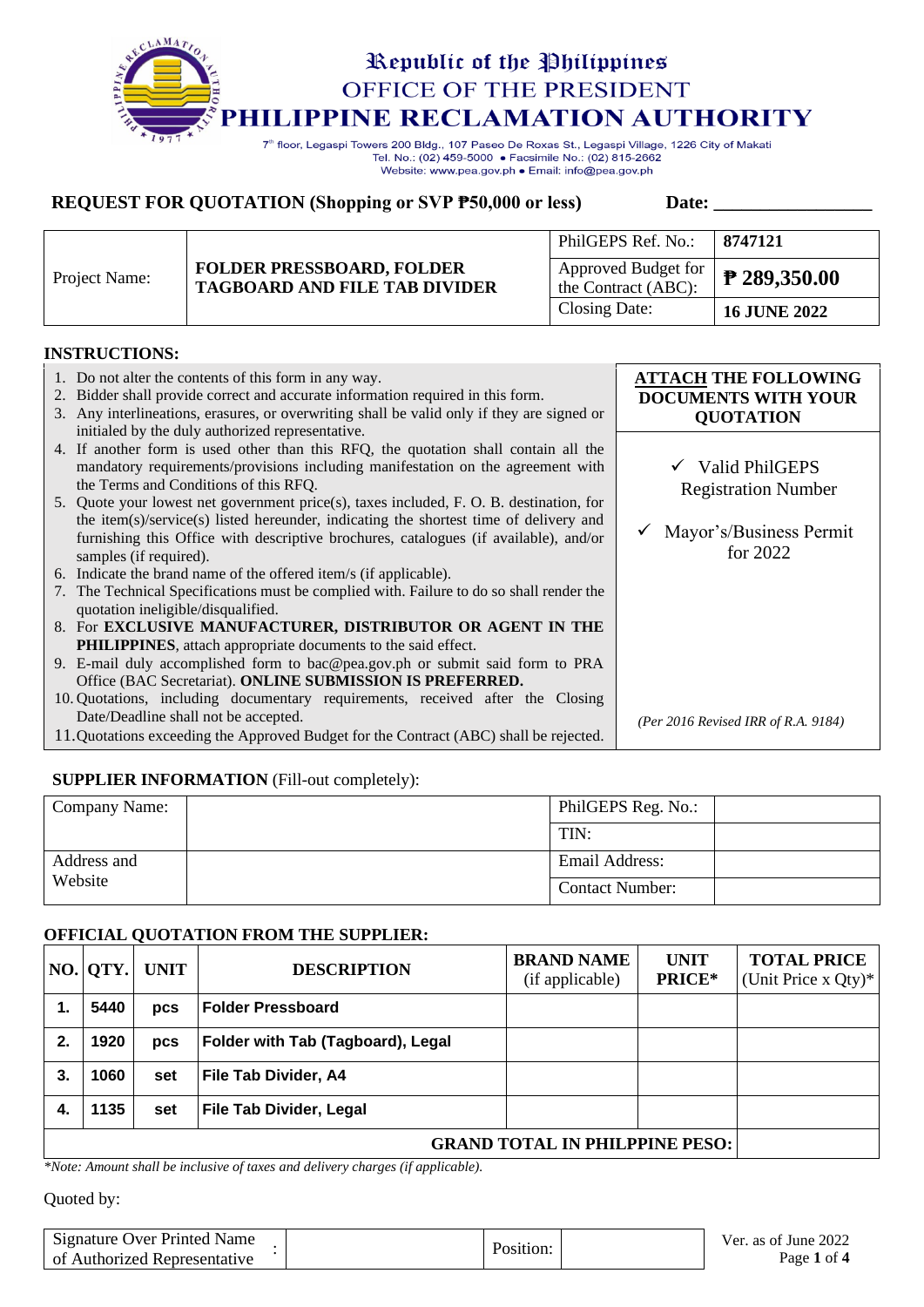- 1. Payment shall be in the form of **Company Check** and price validity shall be **45 calendar days.**
- 2. Availability of item/s:
	- Delivery Within  $\frac{30}{20}$  calendar days (c.d.) upon
	- □ Pick-up receipt of Purchase Order (P.O.)

3. For Goods, the item/s shall be inspected on the scheduled date and time of the Procuring Unit.

- 4. Warranty period:
	- □ Not Applicable
	- $\Box$  Applicable warranty period shall be
- 5. Indicate if quotation is:
	- □ VAT INCLUSIVE
	- □ NON-VAT (**ATTACH CERTIFICATION**)
- 6. Suppliers must download the attached document of a bid before the closing date to be included in the Document Request List (DRL). Suppliers must be registered in PhilGEPS.
- 7. Supplier must be ready to provide proof of compliance (pictures, brochure, certification, etc.) and sample when required by the BAC for evaluation purposes.
- 8. By submitting this quotation, supplier is authorizing PRA to deduct the following from the total amount as payment for taxes:

|                | <b>GOODS</b>    |                      |              |               | <b>SERVICES</b> |                    |              |                      |
|----------------|-----------------|----------------------|--------------|---------------|-----------------|--------------------|--------------|----------------------|
|                | <b>EXPANDED</b> | <b>TAX</b>           | <b>FINAL</b> | <b>TAX</b>    | <b>EXPANDED</b> | <b>TAX</b>         | <b>FINAL</b> | <b>TAX</b>           |
|                | W/TAX           | <b>CERTIFICATE</b>   | . VAT        | CERTIFICATE   | W/TAX           | <b>CERTIFICATE</b> |              | VAT CERTIFICATE      |
| <b>VATABLE</b> | 1%              | BIR Form 2307        | 5%           | BIR Form 2307 | 2%              | BIR Form 2307      | 5%           | <b>BIR Form 2307</b> |
| NON-VAT        | 1%              | <b>BIR Form 2307</b> | 1%           | BIR Form 2306 | 2%              | BIR Form 2307      | 1%           | <b>BIR Form 2306</b> |

# **TECHNICAL SPECIFICATIONS**

| <b>SPECIFICATIONS</b>                                                                                                                                                                                                                                         | <b>COMPLY/NOT</b><br><b>COMPLY</b> | <b>REMARKS</b> |
|---------------------------------------------------------------------------------------------------------------------------------------------------------------------------------------------------------------------------------------------------------------|------------------------------------|----------------|
| FOLDER PRESSBOARD, 5440 pcs                                                                                                                                                                                                                                   |                                    |                |
| Material: Heavy Duty Paper board<br>Size: 369mm x 242mm (-5mm)<br>Thickness: 0.40mm (min.)<br>Basis Weight: 312gsm (min.)<br>Accordion-pleat Gusset: Latex Paper/PVC Bookbinder/Book<br>Cloth/Paper Cloth<br>Color: Green and Cream<br>Expansion: 39mm (-3mm) |                                    |                |

| Signature Over Printed Name  | Position: | Ver. as of June 2022 |
|------------------------------|-----------|----------------------|
| of Authorized Representative |           | Page 2 of 4          |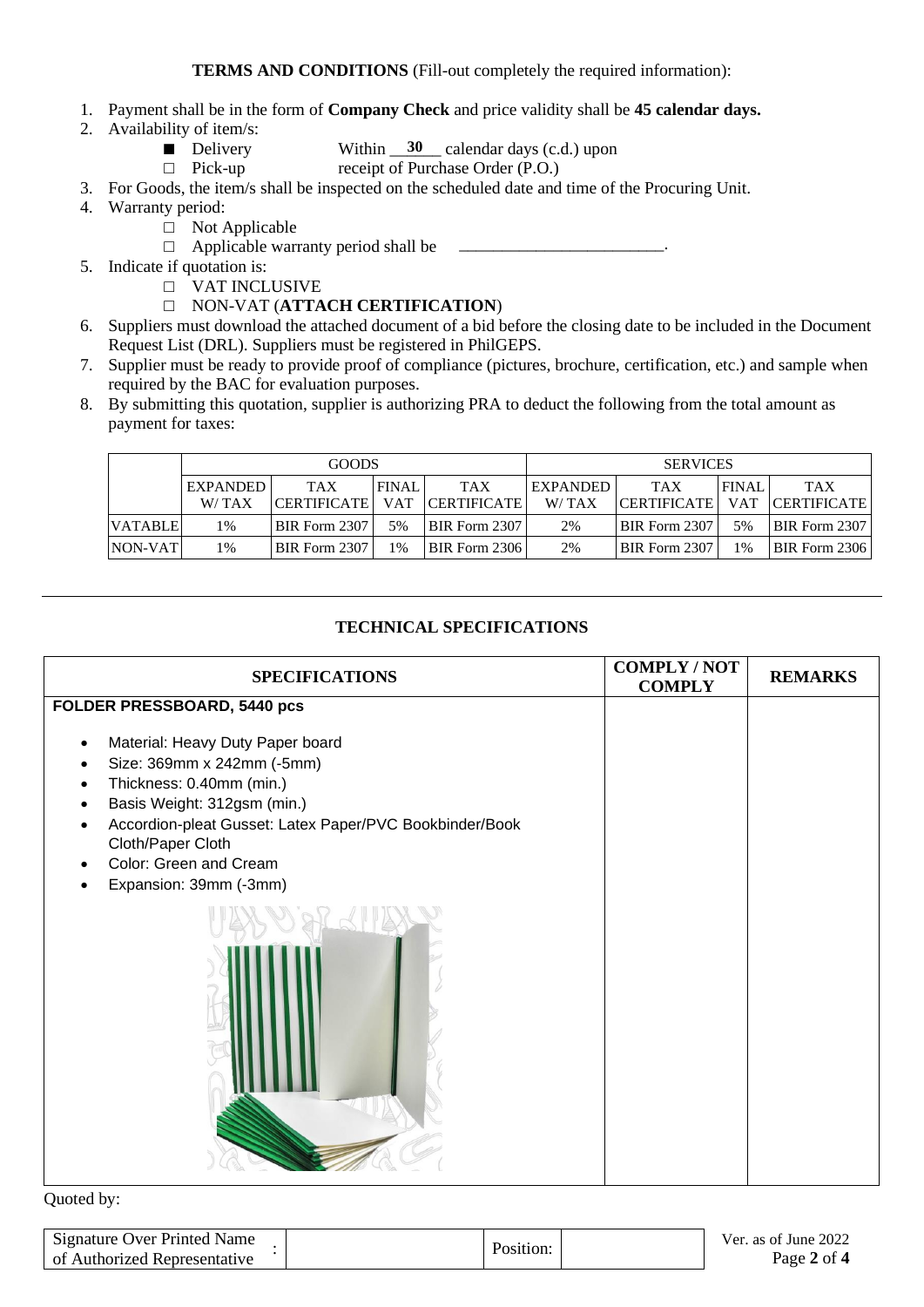| FOLDER WITH TAB (TAGBOARD), LEGAL, 1920 pcs                                                                                                                                                                                                                                                                                                                                                                                                                                                                                                       |  |
|---------------------------------------------------------------------------------------------------------------------------------------------------------------------------------------------------------------------------------------------------------------------------------------------------------------------------------------------------------------------------------------------------------------------------------------------------------------------------------------------------------------------------------------------------|--|
| Material: tagboard/carrier/foldcote/cupstock board<br>For legal size documents<br>Leaf Dimension: 240mm x 365mm (±1mm)<br>$\bullet$<br>Tab: 13mm $(\pm 2$ mm)<br>$\bullet$<br>Scoring: 20mmfrom edge of folder (±2mm)<br>The folder shall be smooth-finished and non-blot on both sides using a<br>permanent marker<br>Other Physical Property:<br>Grammage, g/m2: 308 (-5%)<br>$\circ$<br>Thickness, mm: 0.35 (min)<br>$\circ$<br>Tearing Resistance, mN, MD + CD: 2940 (min)<br>$\circ$<br>Stiffness, mN.m, (Taber) MD+ CD: 13 (min)<br>$\circ$ |  |
| FILE TAB DIVIDER, A4, 1060 set<br>For 210mm x 297mm (A4 size) documents<br>Material: Bristol Board<br>Size (min):<br>Leaf: Length: 297mm and Width: 210mm<br>$\circ$<br>Tab: Length: 65mm and Width: 12mm<br>$\circ$<br>Basis Weight: 153gsm (-5%)<br>Thickness: 0.22mm (min.)<br>Five (5) colors per set<br>Ten (10) sets per pack each set is individually wrapped in clear plastic                                                                                                                                                             |  |

| <b>Signature Over Printed Name</b> | Position. | Ver. as of June 2022 |
|------------------------------------|-----------|----------------------|
| of Authorized Representative       |           | Page 3 of 4          |